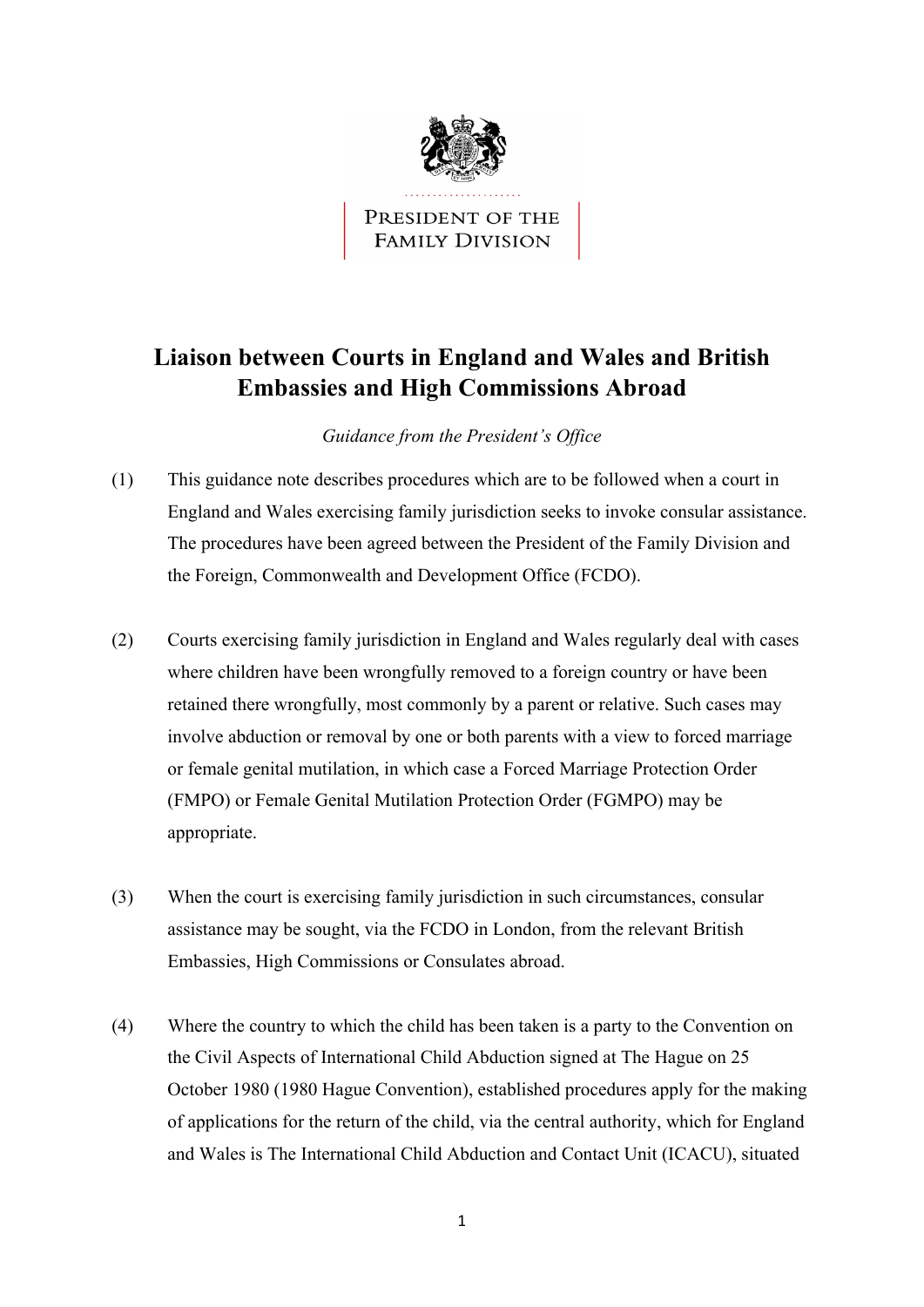in the office of the Official Solicitor and Public Trustee at Post Point 0.53, 102 Petty France, London, SW1H 9AJ, telephone +44 (0)20 3681 2756, email [icacu@ospt.gov.uk.](mailto:icacu@ospt.gov.uk)

- (5) Where the country to which the child has been taken is a party to either of the following Conventions, the court will need to consider the Convention when deciding what steps to take:
	- 1980 European Convention on Recognition and Enforcement of Decisions concerning Custody of Children and on the Restoration of Custody of Children (a Convention of the Council of Europe, also known as the 1980 Luxembourg Convention);
	- <sup>1996</sup> Hague Convention on jurisdiction, applicable law, recognition, enforcement and cooperation in respect of parental responsibility and measures for the protection of children. Please note that for the 1996 Hague Convention, ICACU is the (operational) central authority for England and the Welsh Government is separately the central authority for Wales (Tel.: +44 (29) 23000 61500) Email: [WalesCAHague1996@gov.wales.](mailto:WalesCAHague1996@gov.wales)
- (6) ICACU has published explanatory guidance and application forms regarding the assistance which can be provided in respect of the above-named Conventions. The relevant forms for the 1980 and 1996 Hague Conventions can be found at: [https://www.gov.uk/government/publications/international-child-abduction-and](https://www.gov.uk/government/publications/international-child-abduction-and-contact-unit-application-form)[contact-unit-application-form](https://www.gov.uk/government/publications/international-child-abduction-and-contact-unit-application-form)  [https://www.gov.uk/government/publications/international-child-abduction-unit](https://www.gov.uk/government/publications/international-child-abduction-unit-request-for-co-operation-form)[request-for-co-operation-form](https://www.gov.uk/government/publications/international-child-abduction-unit-request-for-co-operation-form)
- (7) Where, however, the country concerned is not a party to any of the above Conventions, consideration will need to be given in each case as to what orders if any should be made to seek to secure the return of the child to England and Wales.
- (8) It may be possible in appropriate cases for representatives from the relevant British Embassy, High Commission or Consulate to follow-up with the competent safeguarding authority to check the child[ren]'s welfare, engage local police to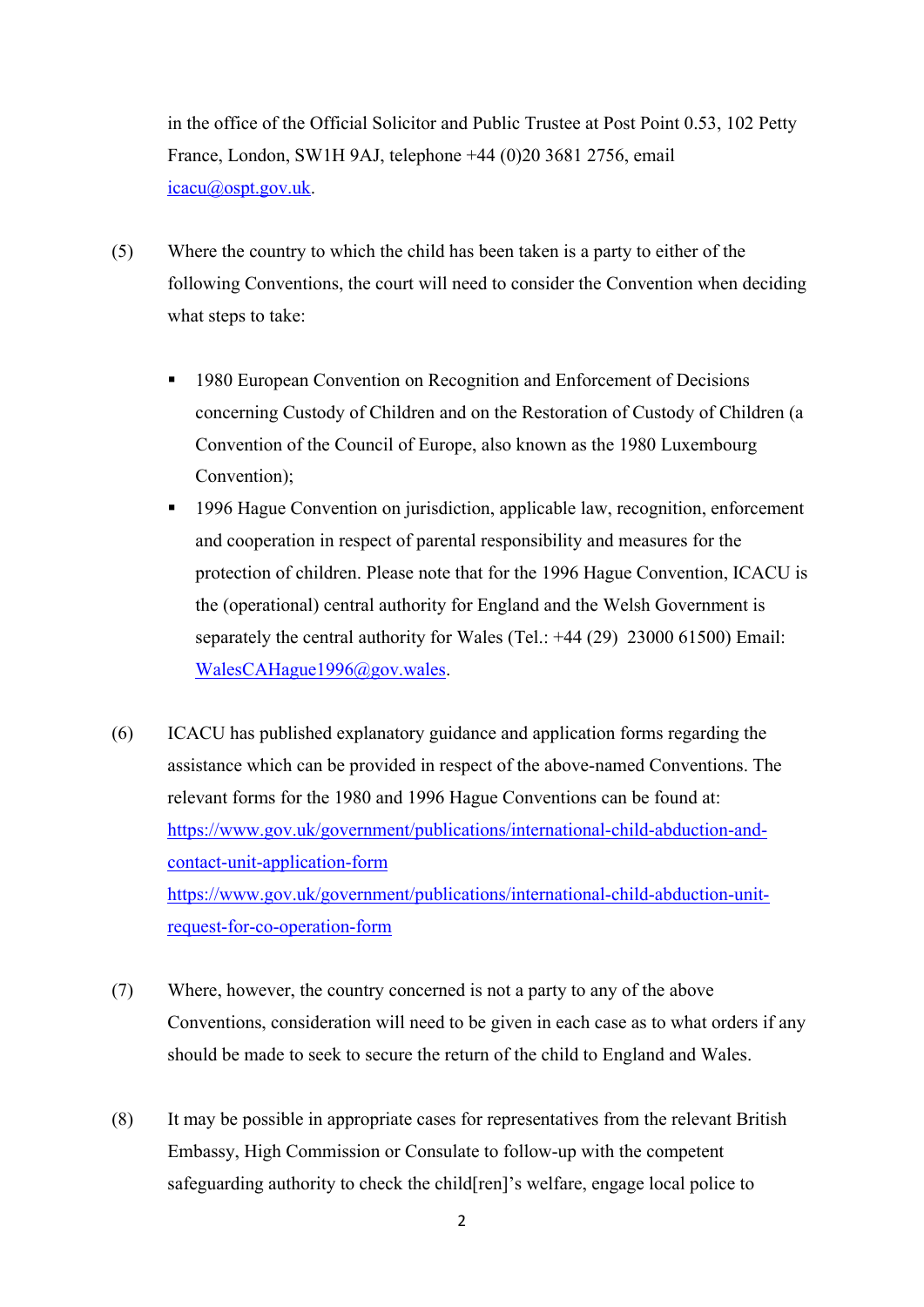ascertain what efforts have been made to locate the child[ren], to host consular appointments involving the child[ren], and to advise on travel arrangements for the return of the child[ren] to England and Wales. Such activities will however always be subject to the requirements of the domestic law of the country in question. The Foreign Secretary has discretion in deciding how to conduct international affairs, and the court cannot order the FCDO to exercise consular assistance. There is no general duty for the FCDO to provide consular assistance to British nationals. There may be limits to what the FCDO can do to help when a dual national child is in the country of their other nationality.

- (9) Before the court requests assistance from the FCDO, contact should be made with the Child Policy Unit in Consular Directorate [\(Consular.ChildrensPolicyOfficer@fcdo.gov.uk\)](mailto:Consular.ChildrensPolicyOfficer@fcdo.gov.uk), or the Forced Marriage Unit  $(FMU@fcdo.gov.uk)$  if the case involves forced marriage or female genital mutilation. This is to provide the FCDO with an opportunity to clarify what level of assistance it may be in a position to offer in the country concerned. The FCDO will be able to identify the relevant Embassy, High Commission or Consulate to which any order or request for assistance should be directed, and to forward documents.
- (10) The FCDO provides a facilitative role in relation to the return of the child but is not able to care for, take control of, or assist in procuring the return of the child. The naming of specific officials (for example Ambassadors, High Commissioners or other FCDO officials) must be avoided. Instead reference should be made to 'The Consular Directorate of the Foreign, Commonwealth and Development Office'.
- (11) Consular staff are not trained to assess the welfare of a child as a professional Social Worker would be. Accordingly, the FCDO cannot conduct welfare visits or safe and well checks. The FCDO can provide information and contact details for the competent safeguarding authority/ies and Non-Governmental Organisations (NGOs) in the relevant country who may be able to undertake welfare checks on the child[ren].
- (12) The FCDO will take practical steps to co-operate in any way which is appropriate on UK passport handling. It should be noted that: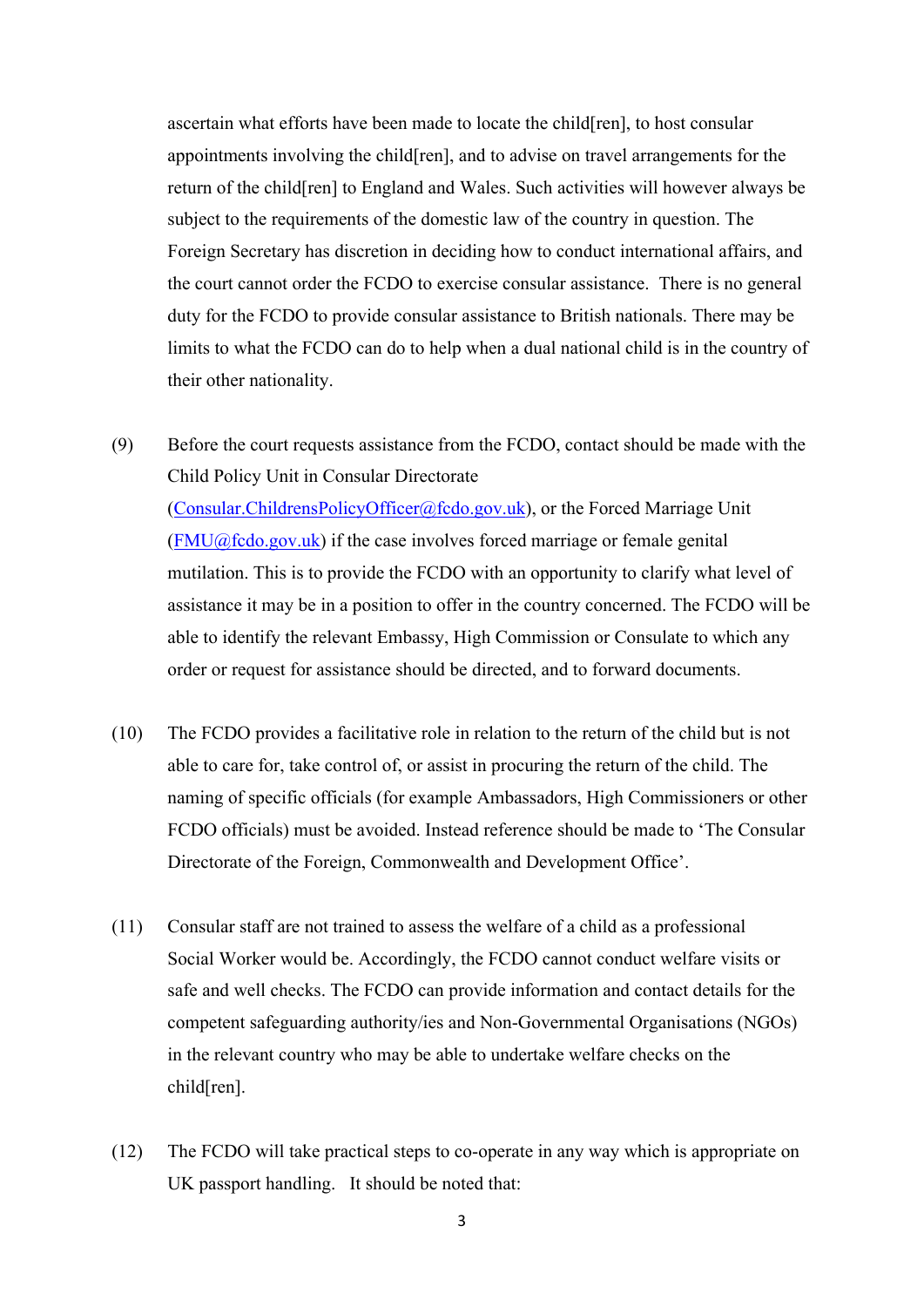- (a) The FCDO is dependent upon the co-operation of the parent or adult to comply with an order. The FCDO is unable to authorise or enforce compliance.
- (b) The FCDO or UK diplomatic premises should not be used as a depositary for the return of UK passports.
- (c) The FCDO is not in a position to carry passports across international borders via the diplomatic bag or other means. Arrangements to transport a UK Passport should be made by the passport holder or, if a child passport, those with parental responsibility.
- (d) On return of the child[rens]'s passport/s no further responsibility lies with the FCDO in relation to the parties' future movements.
- (13) The FCDO can provide information and contact details for the competent safeguarding authority and NGOs in the relevant country to assist the court and other parties. Authorities and NGOs in the relevant country may be able to assist in locating the child[ren], and arranging to return the child[ren]. However, Social Services in England and Wales are not authorised to work outside the UK and as such the primary work of returning the child will require the cooperation of in-country authorities.
- (14) The FCDO can issue Emergency Travel Documents (ETDs) to British citizens or those with a claim to British nationality providing they meet the eligibility criteria. ETDs do not replace full validity passports, but in issuing them the FCDO is providing consular assistance to a person who urgently needs to travel. ETDs are only issued to those who have not held a British passport before in exceptional circumstances. Ordinarily, first time applicants should apply for a passport to travel. FCDO policy states that ETDs can only be issued to those who are 15 years old and younger when all those with parental responsibility have given consent. This policy is deviated from only in exceptional circumstances. It is helpful to the FCDO if the court can make it clear when an ETD may be issued with the consent of only one person with parental responsibility or, where necessary, without the consent of anyone with parental responsibility. Foreign nationals looking to travel to the UK will need to make the necessary visa arrangements with UK Visas and Immigration (UKVI).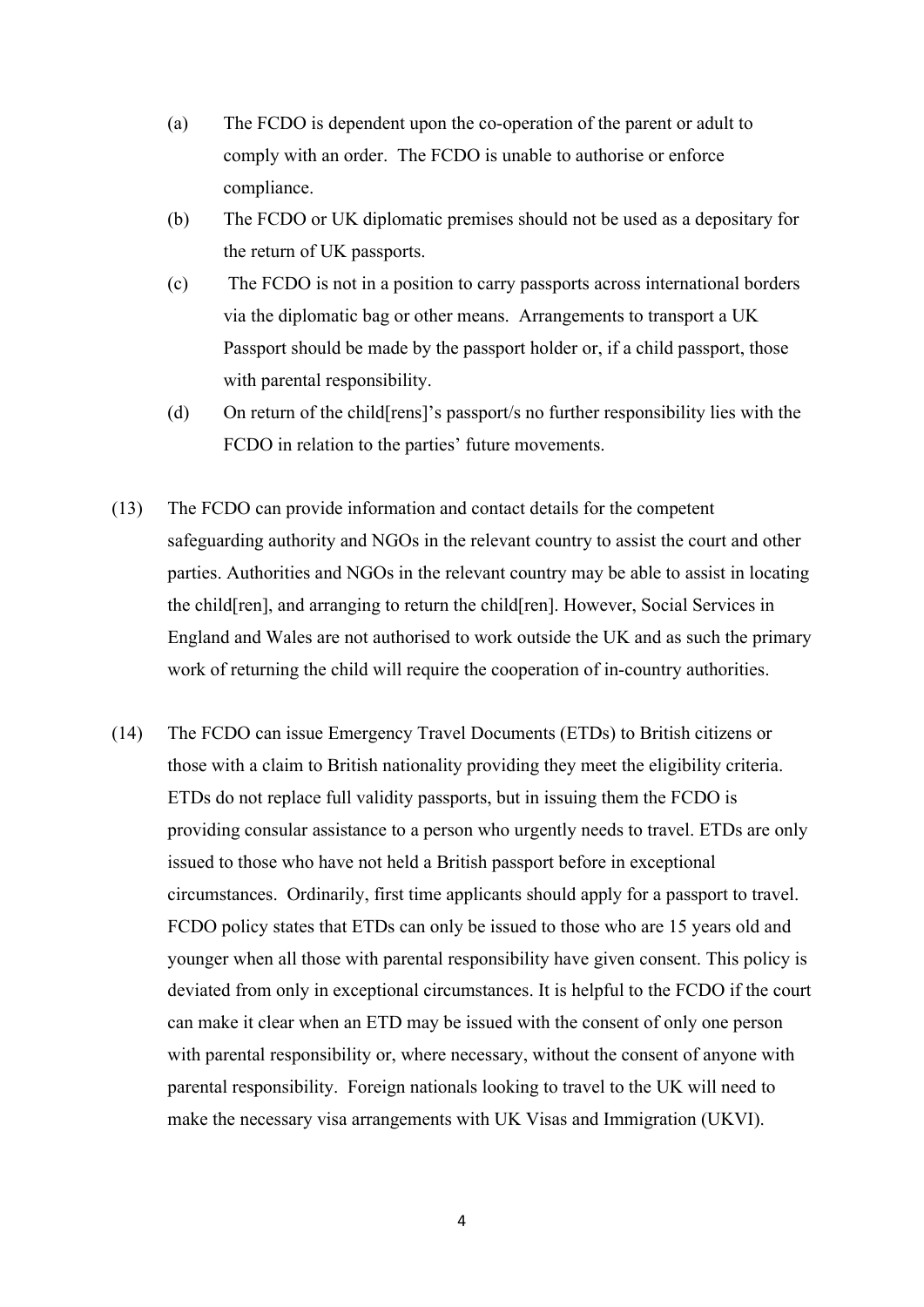- (15) The FCDO can provide advice on the repatriation of a child, including options for financing travel. Financial assistance (such as a loan) can be considered in exceptional circumstances, but will be considered on a case by case basis. The court or those with parental responsibility may contact the FCDO before an order is made to discuss these options.
- (16) Whilst the FCDO stands ready to assist the court in any way which is appropriate, the repatriation of foreign nationals from the UK to a third country is outside the scope of consular assistance. Likewise, the submission of visa applications to a third country is the responsibility of the applicant.
- (17) In a case where assistance can be given by the FCDO, the order should provide for disclosure of the specific documents required in order for the FCDO to provide the necessary assistance. A copy of all such orders should be sent to the Child Policy Unit, Foreign, Commonwealth and Development Office, King Charles Street, London, SW1A 2AH; Consular.ChildrensPolicyOfficer@fcdo.gov.uk.
- (18) If the order relates to the 2003 UK-Pakistan Protocol on Child Contact and Abduction, a copy should in addition be sent by email to the International Family Justice Office [IFJOffice@Justice.gov.uk.](mailto:IFJOffice@Justice.gov.uk)
- (19) The FCDO has published guidance on the assistance which can be provided in respect to international parental child abductions: [https://www.gov.uk/government/publications/international-parental-child](https://www.gov.uk/government/publications/international-parental-child-abduction/international-parental-child-abduction)[abduction/international-parental-child-abduction.](https://www.gov.uk/government/publications/international-parental-child-abduction/international-parental-child-abduction)
- (20) Attached is a Schedule of specimen provisions which may be included in orders principally directed to cases where a child has been wrongfully removed to/retained in a foreign country.

The Rt Hon Sir Andrew McFarlane President of the Family Division 14 March 2022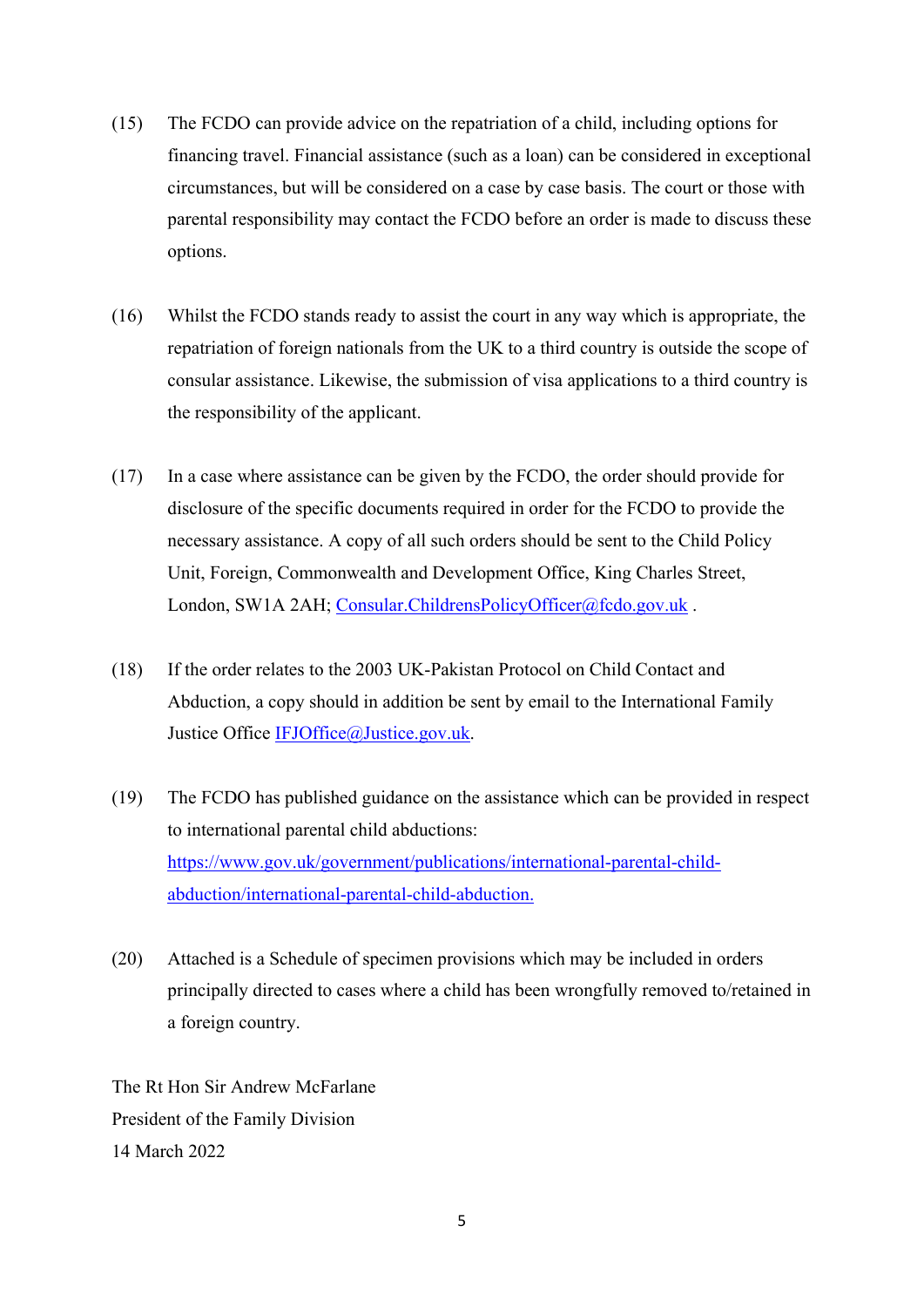## *Schedule*

## **Specimen Provisions for Orders**

AND WHEREAS [AB] is a Ward of the High Court of England and Wales and is a British citizen; and currently [believed to be] travelling outside England and Wales with a United Kingdom passport

AND WHEREAS in consequence of the fact that this Court has ordered that [AB] remain a Ward of this Court, the High Court of England and Wales, while (until [s]he attains the age of 18 years on [date]) [s]he remains a minor, this Court is empowered and required to exercise its custodial jurisdiction over him/her and to ascertain his/her best interests and to facilitate and protect those best interests

AND WHEREAS it appears from an order made in [details of proceedings] on [date] (of which a copy is attached) that [AB] was habitually resident in England and Wales [on[date]/at the time [s]he was removed from this jurisdiction]

AND WHEREAS the High Court of England and Wales is anxious to protect and secure his/her wellbeing and best interests and to ensure that he/she may freely express his/her wishes concerning his/her country and place of residence

AND WHEREAS the High Court of England and Wales is anxious to ensure that [s]he is not induced or coerced into contracting any marriage or betrothal against his/her will

AND WHEREAS the High Court of England and Wales is satisfied that all interested parties are before the Court including Cafcass (the Children and Family Court Advisory and Support Service) appointed by the Court to represent the Ward

AND WHEREAS the High Court of England and Wales having heard oral evidence from [ ] is of the view that serious grounds exist in the present circumstances to question whether this Court's Ward [AB] is able freely to express his/her views and wishes and in particular with regard to his/her country of residence